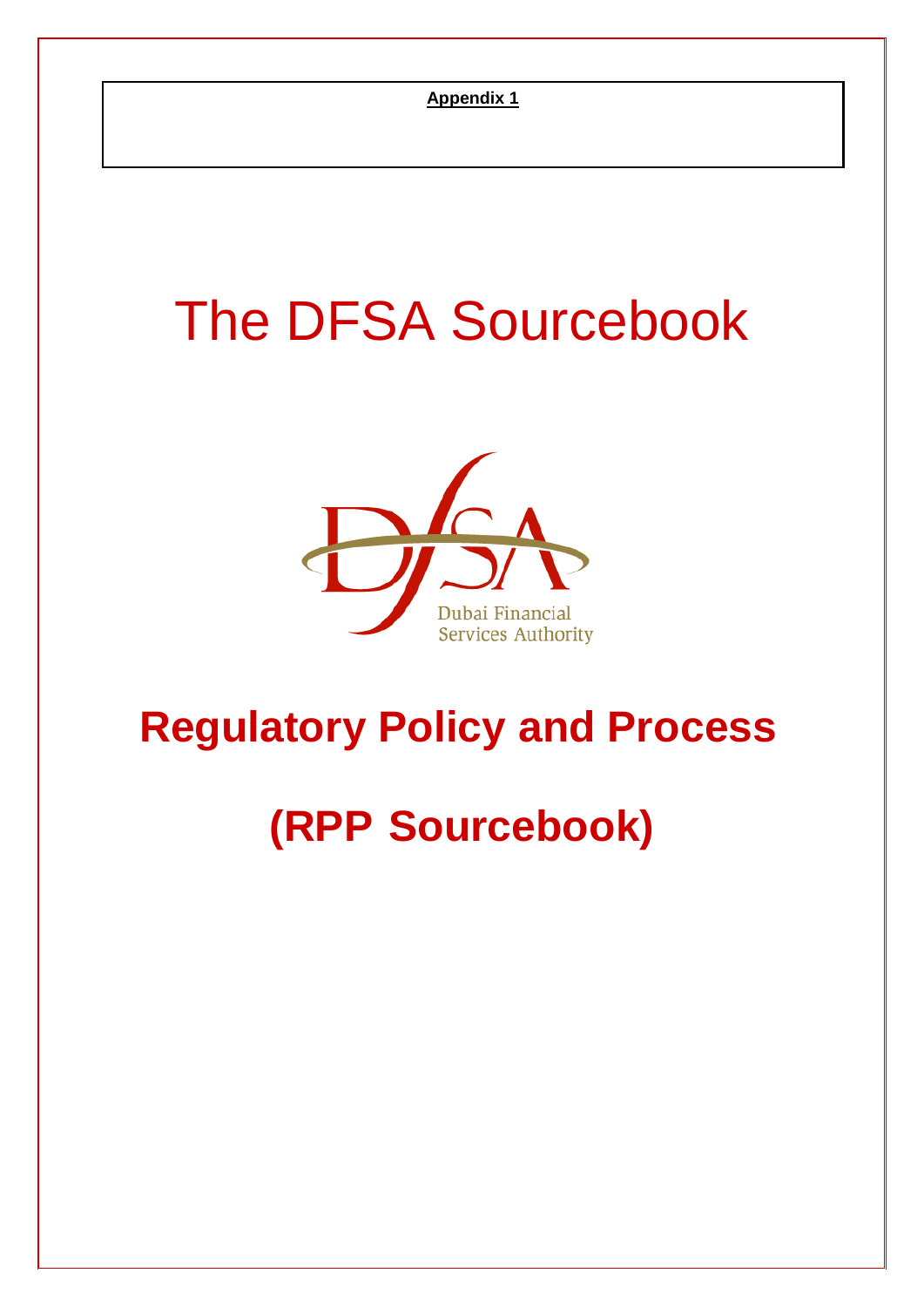## **RPP NOTICE OF UPDATE APPENDIX 1**

# **1 INTRODUCTION**

# **1-7 DFSA'S REGULATORY STRUCTURE**

**1-7-1** The DFSA is structured into a number of divisions and departments. For the purpose of this Sourcebook, the most relevant are as follows:

…………

## **Policy and Legal**

The Policy and Legal Services Division is responsible for developing DFSA administered Laws, Rules and policies, as approved by the DFSA Board of Directors. The Division also assists in the drafting of certain DIFC Laws. This Division is also responsible for providing regulatory legal advice and managing the business of the Regulatory Policy Committee and the Rules and Waivers Committee and advises on the disclosure of confidential regulatory information.

## **Policy and Strategy Division**

- (h) The Policy and Strategy Division is responsible for the DFSA's policy framework, including its maintenance and development, as well as providing advice on the intent of the policy framework to Divisions of the DFSA.
- (i) The Division also oversees the DFSA's risk framework and its approach to strategic planning.

#### **Legal Department**

- (j) The Legal Department provides advice and legal opinions on matters affecting the DFSA. This includes advising the operational divisions on the supervision and enforcement of the Laws and Rules administered by the DFSA and on the application of legislation and associated jurisdiction issues. It is also responsible for drafting and maintaining the DIFC Laws and Rules administered by the DFSA and for consulting with the Dubai Government and the DIFC Authority on DIFC, Dubai and Federal legislation.
- (k) The Department also provides litigation management and advice for the DFSA on matters which are, or could be, before the DIFC Courts or the Financial Markets Tribunal.
- (l) The General Counsel is responsible for managing and supervising the Legal Department, advising the DFSA Board and its committees, investigating complaints against the DFSA and overseeing the DFSA's ethics programme.

**……….**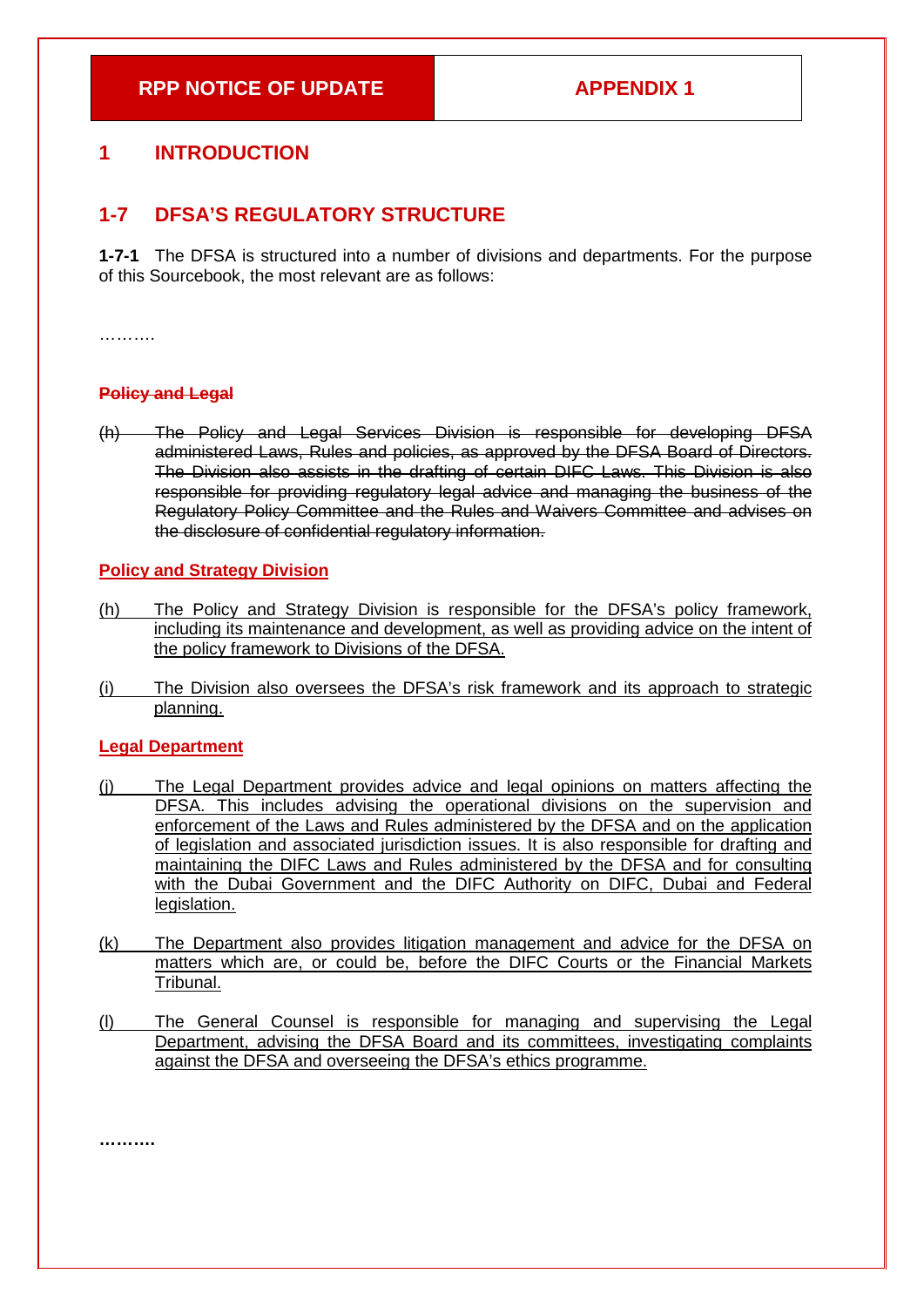# **2 AUTHORISATION - BECOMING REGULATED**

**……….**

# **2-2 ASSESSING THE FITNESS AND PROPRIETY OF AUTHORISED PERSONS**

**……….**

#### **Locations of offices**

**2-2-6** An Authorised Person should be able to satisfy the DFSA that it is in compliance with chapter 6 of the GEN module. In particular, section 6.5 of GEN module requires that if an Authorised Person is a Body Corporate, or a Partnership, constituted under the laws of the DIFC it should maintain its head office and registered office within the boundaries of the DIFC. In considering the location The 'head office' of an Authorised Person's head office, the DFSA may have regard to the location of its directors, partners, and senior Person is defined as the principal place where it carries on both the day-to-day management with respect to and control of its strategic, operational business and administrative arrangements. Where an also the activities for which it is authorised by the DFSA. An Authorised Firm is a Partnership with its head office Person operating in the DIFC, it through a branch must carry on have a place of business in or from the DIFC that is the principal place where it carries on the activities for which it is authorised by the DFSA and the address in the DIFC to which communications and notices may be sent.

**……….**

# **5 ENFORCEMENT**

# **5-15 SETTLEMENT GUIDANCE**

**……….**

### **Enforceable Undertakings**

**5-15-13** An EU is a written promise, made under Article 89, to do or refrain from doing a specified act or acts. It is an alternative mechanism for addressing the DFSA's concerns, including regulating contraventions of the Law. It may, amongst other things, include remedial actions that are not otherwise available under a notice of decision.